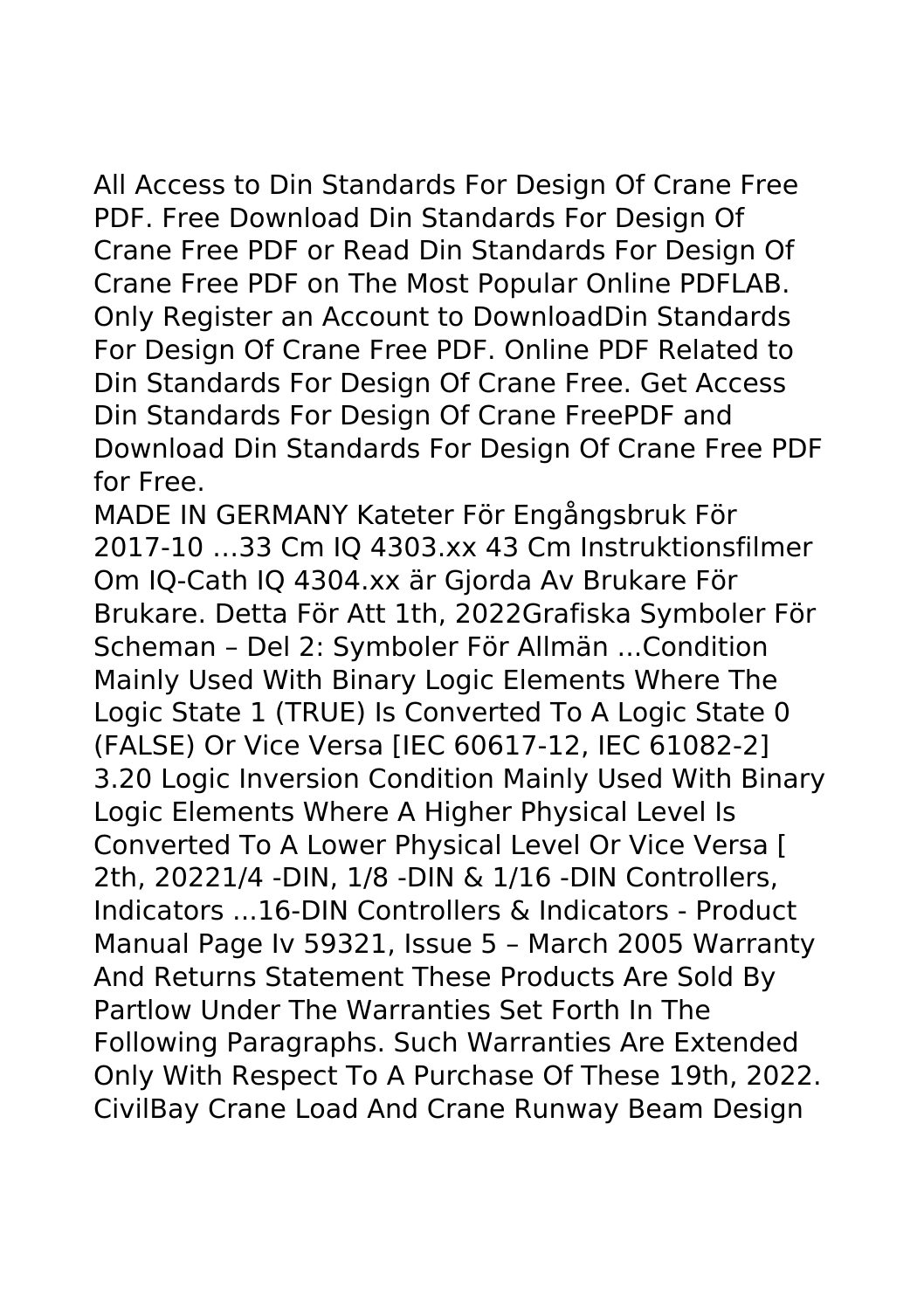V1.0.0 ...CMAA 70-04 Specifications For Top Running Bridge And Gantry Type Multiple Girder Electric CMAA 70-04 Overhead Traveling Cranes Crane Data Suggested Value Crane Rated Capacity Wrc = 20.0 [US  $T<sub>on</sub>] = 40.0$  [kips] Bridge Weight Wbr = 28.0 [kips]  $26.1 = 12701$  [kg] Trolley + Hoist Weight Wth =6. 4th, 2022Hydraulic Crane 30 Ton - Free Crane SpecsManual. Also The 60,000 Ib Load Requims Optional 9/16 " Diameter 6x25 IWRC Cable. Reduce Load 600 Ib Reduce Load 400 Ib Reduce Load 300 Ib Reduce Load 300 Ib Reduce Load 200 Ib Reduce Load 200 Ib 1. All Capacities Are In Pounds, Angles In Degrees, Radius In Feet. 2. Loaded Boom Angles Are Given As Reference Only. 3. 7th, 2022NY DESIGN GJUTET STATIV FÖR MAXIMAL PRECISION …American Woodturner, USA T Et Och Funk å Yg! ... The Woodworker, UK Wolfgang Hess, Tormek Sverige DIN TORMEKHANDLARE: ... Jigg För Yxor SVA‑170, Jigg För Korta Verktyg SVS‑38, Jigg För Skölpar SVD‑186, Multijig 20th, 2022.

Standards For Steel A Handbook Of Tables From DIN StandardsDIN EN 10029 1991-10 Hot Rolled Steel Plate 3 Mm Thick Or Above – Tolerances On Dimen- ... DIN EN 10034 1994-03 Structural Steel I And H Sections – Tolerances On Shape And Di- ... Dimensions And Tolerances On Shape And Dimensions. . . . . . . . . 500 DIN EN 10162 2003-12 Cold-rolled Steel Sections – Technical Delivery Conditions – Di- ... 16th, 2022DIN EN ISO 898-1 DIN EN 20898-2 FestigkeitswerteDIN EN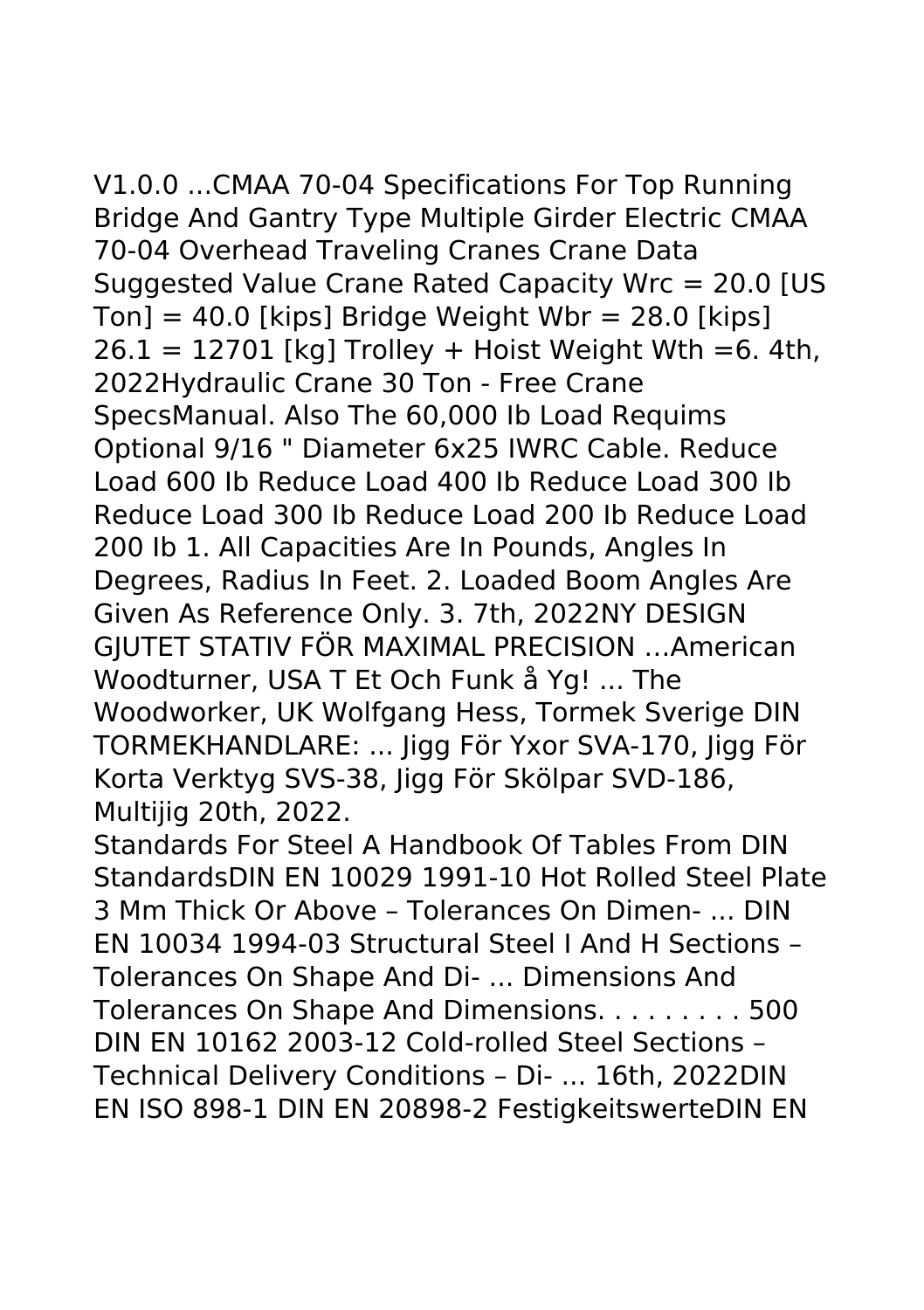## ISO 898-1 DIN EN 20898-2 Festigkeitswerte Auszug Auszug Von Schrauben / Muttern Werkstoffkennwerte Festigkeitsklasse 4.6 5.6 5.8 6.8 8.8 10.9 12.9 Zugfestigkeit R M In N/mm2 400 500 500 600 800 1000 1200 Streckgrenze R E In N/mm2 240 300 400 480 640 900 1080 Bruchdehnung A In % 22 20 10 8 12 9 8 17th, 2022DIN 4751 DIN EN 12828 - Reflex WinkelmannDIN 4751 T 2 Indirekte Beheizung, T STB ≤ 120 °C DIN EN 12828 Indirekte Beheizung, T R ≤ Zulsek 105 °C (mit Flüssigkeiten Oder Dampf Beheizte Wärmeerzeuger) (mit Flüssigkeiten Oder Dampf Beheizte Wärmeerzeuger) Temperatur- Thermometer, Bei STB > 100 °C Zusätzlich Tauchhülse Für Thermometer, Anzeigebereich ≥ 120% Der Max. 14th, 2022.

-DIN & 1 -DIN 16 TEMPERATURE CONTROLLERS Product ManualIn Volume 2 Of This Manual. Contents - Volume 1 1 Operator Mode 1-1 1.1 Introduction 1-1 1.2 Displays Available 1-2 1.3 Adjusting The Setpoint/setpoint Ramp Rate 1-3 1.4 Alarm Status Display 1-3 1.5 Over-range/under-range Displays 1-4 1.6 Sensor Break Indication 1-4 1.7 Manual Control Mode 1-4 1.8 Pre-tune Facility 1-5 1.9 Self-tune Facility 1-6 18th, 2022Dimensions, Sizes And Specification Of DIN Flange & DIN ...Dimensions, Sizes And Specification Of DIN Flange & DIN Standard Flanges Pressure Rating From PN6 To PN 40 Slip On Flanges Blind Flanges Welding Neck Flanges DIN 254 SLI4 -P ON FLANGE S DIN 252 BLIN7 FLANGED S DIN 263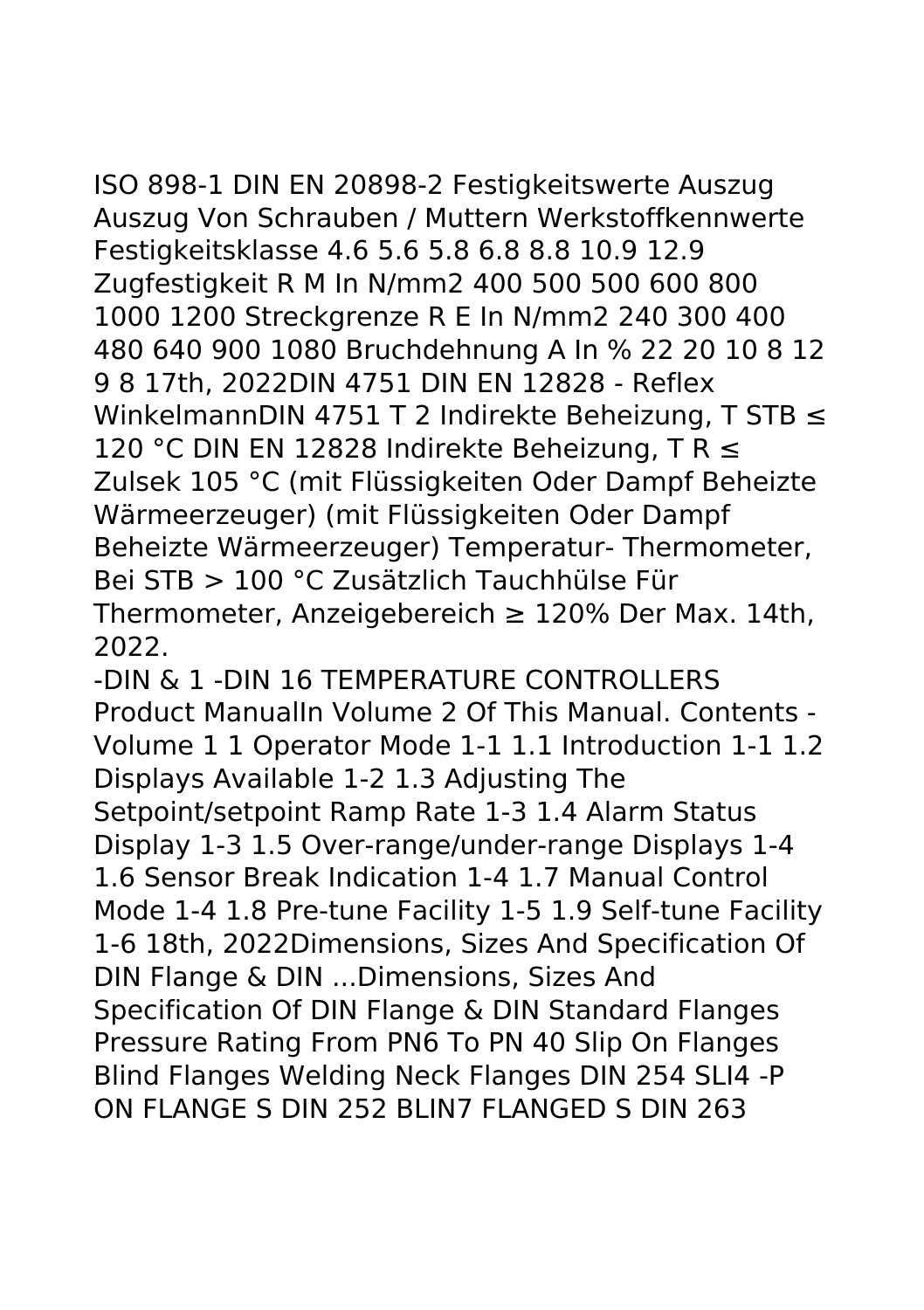WELDIN4 NECG FLANGEK S SEE DIN 2559 D2 D2 I. D4 - • K0-D .— D3-— K0 > - D « SLIP-ON/PLATE ^TTT WELDING NECK BLIND 20th, 2022CAT6-GB-4X, GB-ISO-DIN, GB-PoE-DIN & CSAT-F1 TEN YEAR ...CAT6-GB-4X, GB-ISO-DIN, GB-PoE-DIN & CSAT-F1 TEN YEAR LIMITED WARRANTY Surge Suppression, LLC Warrants For A Period Of Ten (10) Years From Date Of Retail Purchase That If Its Product Ceases To Properly Funct 20th, 2022.

Din, Din Er æren / Thine Be The Glory / À Toi La Gloire, O ...Din, Din Er æren / Thine Be The Glory/ À Toi La Gloire, O Ressuscité! Din, Din Er æren, Guds Opstandne Søn. Døden Du Besejred, E 1th, 2022DISC SPRINGS TO DIN EN 16983 (formerly DIN 2093)DISC SPRINGS TO DIN EN 16983 (formerly DIN 2093) DIN Series Dimensions Design Force, Deflection And Stresses Based On E = 206 KMPa And  $\mu$  = 0.3 Preload,  $S = 0.15$  H O S = 0.25 H S = 0.5 4th, 2022Retaining Rings To DIN 471 And DIN 472 - LagerDeal.nlDIN 471 Sprengringe Für Wellen Retaining Rings For Shafts S G D2 Gewicht/weight Masse/mass Pro/per 1000 Stck./pcs Toleranz D1 Tolerance Toleranz Tolerance DIN 471 Sprengringe Für Wellen Retaining Rings For Shafts S G D2 Gewicht/weight Masse/mass Pro/per 1000 Stck./pcs Toleranz D1 T 15th, 2022.

DIN-Normen, DIN-Fachberichte Und NormenhandbücherDIN 14010 2019-04 Angaben Zur

Statistischen Erfassung Von Bränden DIN 14034-6 2016-04 Graphische Symbole Für Das Feuerwehrwesen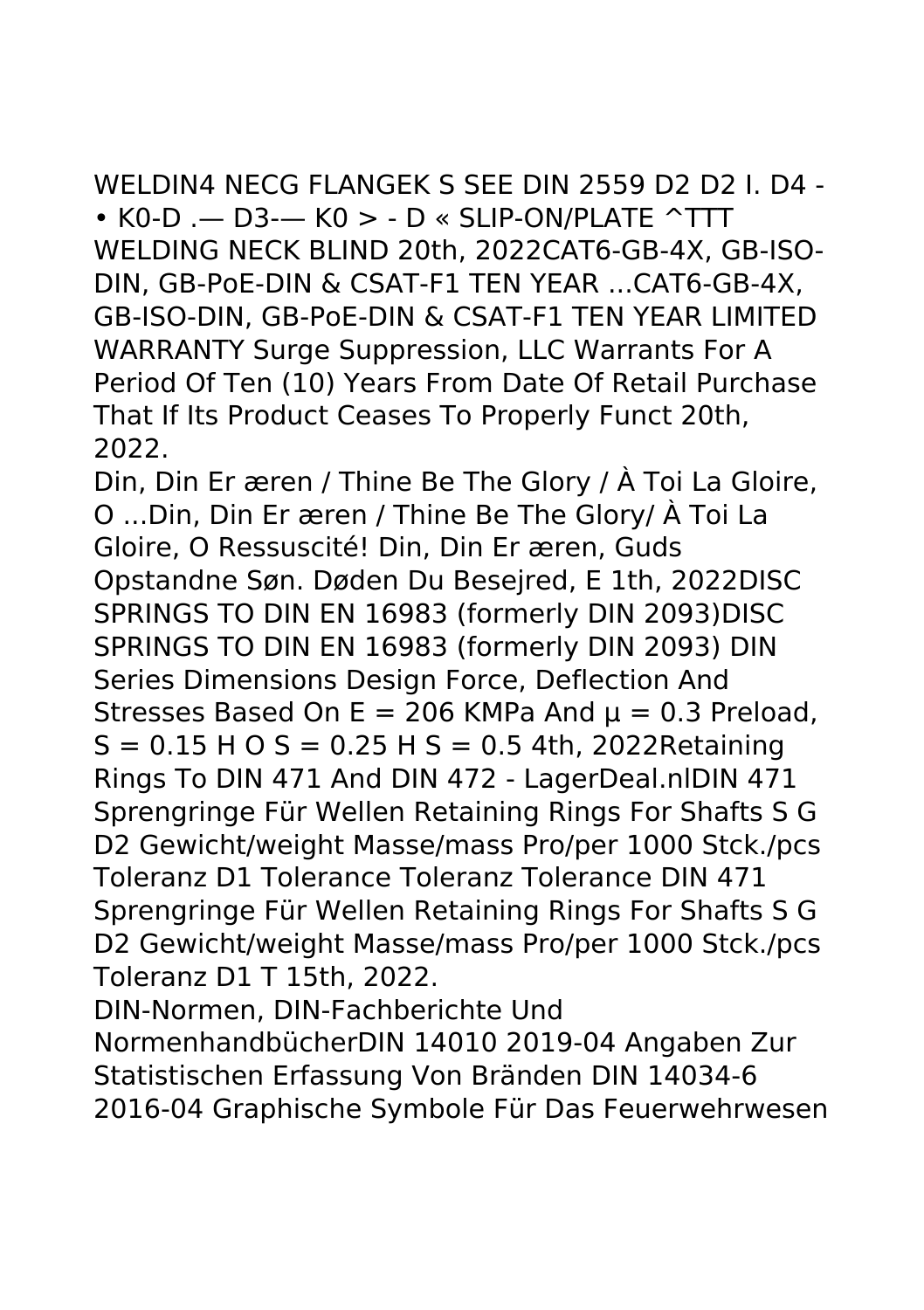- Teil 6: Bauliche ... Nach DIN EN 12101-2 DIN 18234-1 2018-05 Baulicher Brandschutz Großflächiger Dächer - Brandbeanspruchung Von Unten - 11th, 2022Sensor Pt 100 To DIN IEC 751 Protection Tubes To DIN 43 ...DIN IEC 751 Pt100 Ωat 0°C, Class B Tolerance: ± (0,3+0.005\*[t])°C Coefficient: α= 0.385\*10-3 °C-1 Depending On Version, There Can Be Up To Two Sensors Mounted Inside One Protection Tube. PROTECTION TUBE FORM BM For Temp 18th, 2022English Version Of DIN EN 10240 EN 10240 Supersedes DIN ...DIN 2444, January 1984 Edition, Has Been Superseded By The Specifications Of EN 10240. Previous Editions DIN 2444: 1963-03, 1972-08, 1978-07, 1984-01. Ref. No. DIN EN 10240 : 1998-02 English Price Group 11 Sales No. 1111 07.98 DEUTSCHE NORM February 1998 E 13th, 2022. DIN EN Part Group EG / PG 1 Body A352-LCC / 1.6220, DIN …DIN EN 10204  $*$  = A 350 - LF2 / 1.0566 ≤ DN50 Part Group EG / PG 1 Body A352-LCC / 1.6220, DIN EN 10213; Stellite 21 Or 3.1 1 2 Disc AISI 316 Ti / 1.4571, DIN EN 10272; Stellite 6 Or 3.1 2 3 Bellows Hastelloy C276 / 2. 10th, 2022C.BEST Tubes Comply With DIN 73378 And DIN 74324 Norms.\*other Colors Available On Demand NT Natural NR Black AZ Light Blue RO Red GI Yellow VE Green C.BEST Tubes Are Made Of Polyamide 12 (PA12), A Multipurpose Material, Derived From Oil. C.BEST Tubes Comply With DIN 73378 And DIN 74324 Norms. C.BEST Tubes Combine Excellent Mechanical And Chemical Resistance From -40°C 14th,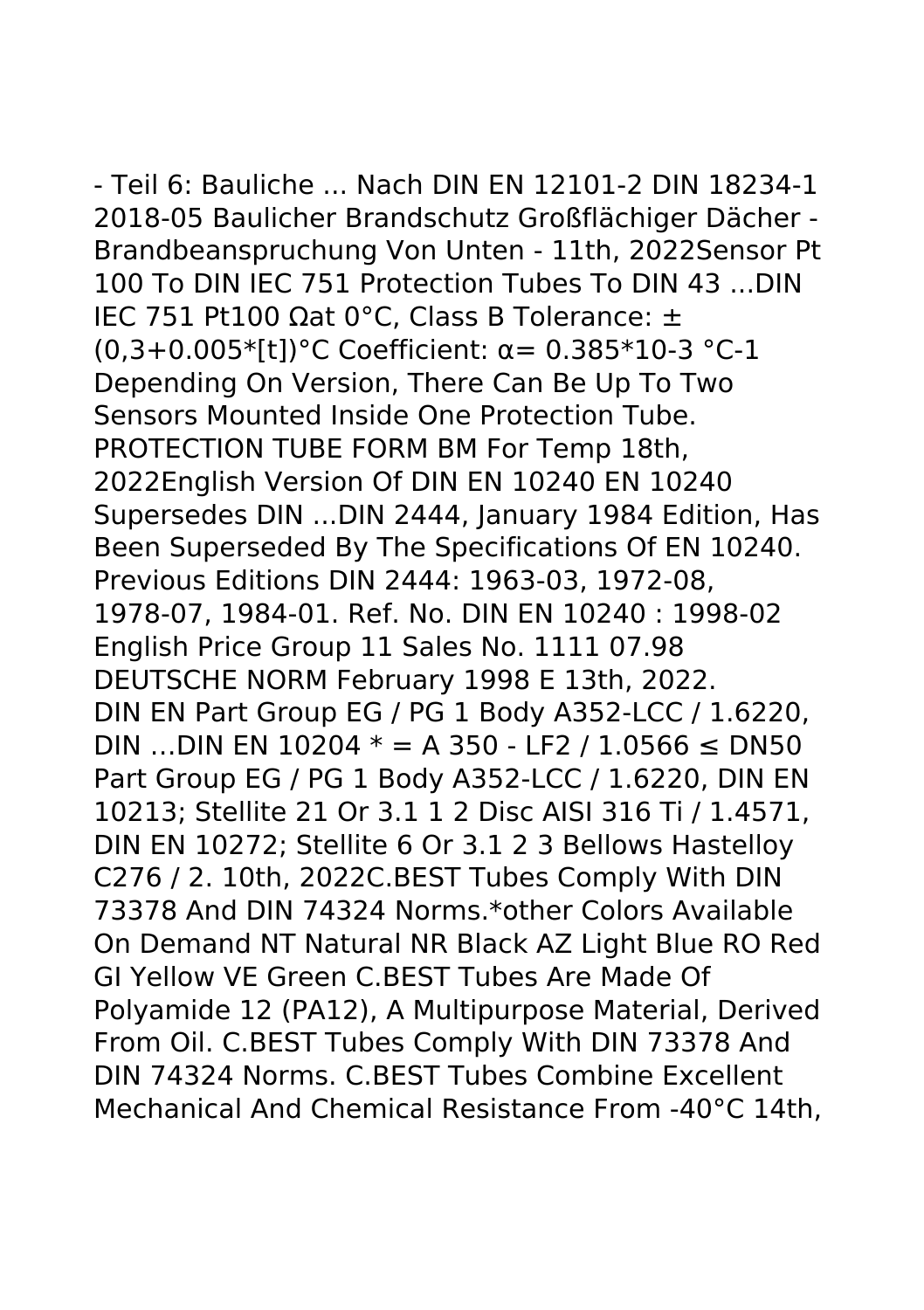2022Connecting Cable NEBU-M12 DIN Mounting Rail NRC DIN ...To EN 60947-5-2 192488 PEV-1/4-B-M12 Vacuum Switch G1/8 Plug, Type A, Square Design, To EN 175301-803 Plug Socket Included In The Scope Of Delivery 150261 VPEV-1/8 G1/8 Plug M12x1, 4-pin, Round Design, To EN 60947-5-2 192489 VPEV-1/8-M12 Ordering DataP 15th, 2022.

10.8 DIN ISO 286 ISO – Základní Tolerance 10.6 DIN 228 ...10.7 DIN EN ISO 898-1 | DIN EN 20898-2 Hodnoty Pevnosti ... 10.8 DIN ISO 286 ISO – Základní Tolerance. A22 A B C TECHNICKÁ DATA Technická Data: Ochranná Známka ELESA+GANTER 2018. Při Reprodukci Výkresů Uvádějte Zdroj. Technická Data Tol. (μm) Jmenovité Velikosti Třídy 7th, 2022Nuts DIN 934 Standard Metric Nuts / DIN 936Nuts DIN 934 Standard Metric Nuts / DIN 936 Www.mchc.ie 18 CC OMPONENTS OMPONENOM P O N E N T S DIN 934 METRIC Standard Nut - Zinc • Supplied In PACK Quantities • Also Available In Stainless Steel Just Replace DIN With RVS E.g. M3RVS934 • Also Available In 10.9 Strength Just Drop DIN And Add On 109 E.g. M6934109 THREAD 8th, 2022HEXAGON NUTS DIN 934, DIN EN 24032DIN (mm) S/m ISO (mm) E (mm) M6 M6 10/5 10/6 11.5 M8 M8 13/6.5 13/7.5 15.0 M10 M10 17/8 16/9.5 19.6 M12 M12 19/10 18/12 21.9 M16 M16 24/13 24/15.5 27.7 BASKET TRAYS ACCESSORIES Framing System HEXAGON NUTS DIN 934, DIN EN 24032 19th, 2022.

S300-DIN-RDR8S And S300-DIN-I32O16 Hardware